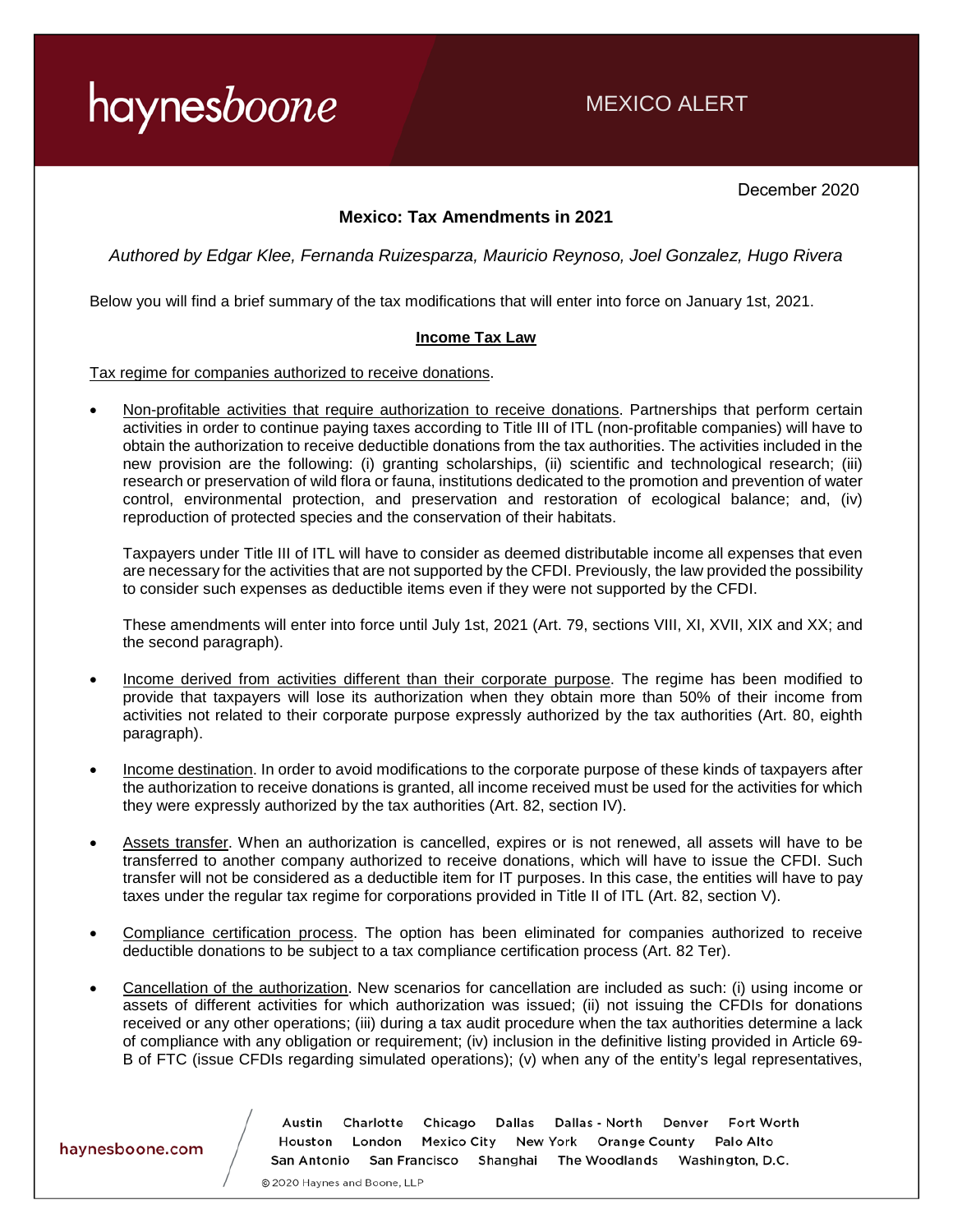partners or associates, or members of the board of directors have served in another organization whose authorization was cancelled for scenario (iv) in the last five years; and (vi) when more than 50% of the entity's income in the last fiscal year is obtained from activities other than those for which it was authorized to receive donations (Art. 82 QUÁTER).

#### Tax regime for individuals.

- Withholding digital services. The withholding rates for digital services are simplified according to the following rates: (i) ground and passenger transportation – 2.8% rate (previous rate of 2% to 8%; (ii) hosting services – 5% rate (previous rate of 2% to 10%); and (iii) sale of goods and services – 2.4% rate (previous rate of .4% to 5.4%). (Art. 113-A, sections I, II and III).
- Penalties related to digital services. The provision provides a penalty consisting of blocking Internet access for services rendered to foreign residents without a PE in Mexico, as well as any entity or foreign legal figures that during three consecutive months do not comply with their withholding and payment IT obligations for such digital services (Art. 113-D).

#### **Value Added Tax Law**

- Disposal of used goods through digital platforms. Previously, digital intermediation services aimed at the sale of used goods were not subject to VAT; however, this exception is eliminated so that the platform that provides such services must pay the VAT established by law. (Art.18-B, section II).
- Digital intermediary platforms. Before the amendment, foreign residents without PE in Mexico who provide digital services to receivers located in the country must comply with, among others, the following: (i) be enrolled in the FTR; (ii) separate the VAT from the price of their services; (iii) provide quarterly information on the number of services or operations performed each month; (iv) calculate and pay the VAT monthly; (v) designate before the tax authorities a legal representative and an address in Mexico; and (vi) process an advanced electronic signature. Such obligations are eliminated for foreign residents without a PE who present digital services through intermediaries if they make the corresponding tax withholding. (Art. 18-D).
- Exception to manifest VAT in an express and separate way. Foreign residents who provide digital services of intermediation between third parties may choose to publish on their page, application, platform, etc., the price at which the goods or services are offered by the sellers or service providers, without expressly and separately manifesting the VAT. For this, prices must include VAT and must be published with the legend "VAT included". (Art. 18-J, section I).
- VAT withholding obligation. Intermediary digital platforms that process payments will be obliged to withhold 100% of the VAT charged to foreign residents without a PE in Mexico (individuals and/or companies), who provide digital services to people located in the national territory.

In case the recipient of the service requests it, the corresponding receipts must be issued and sent in accordance with the previously established specifications and characteristics. (Art. 18-J, section II, paragraph a).

On the other hand, the obligation of intermediation digital platforms that process payments to provide the SAT with diverse information on foreign residents without an establishment in Mexico that provide digital services is eliminated. (Art. 18-J, section III).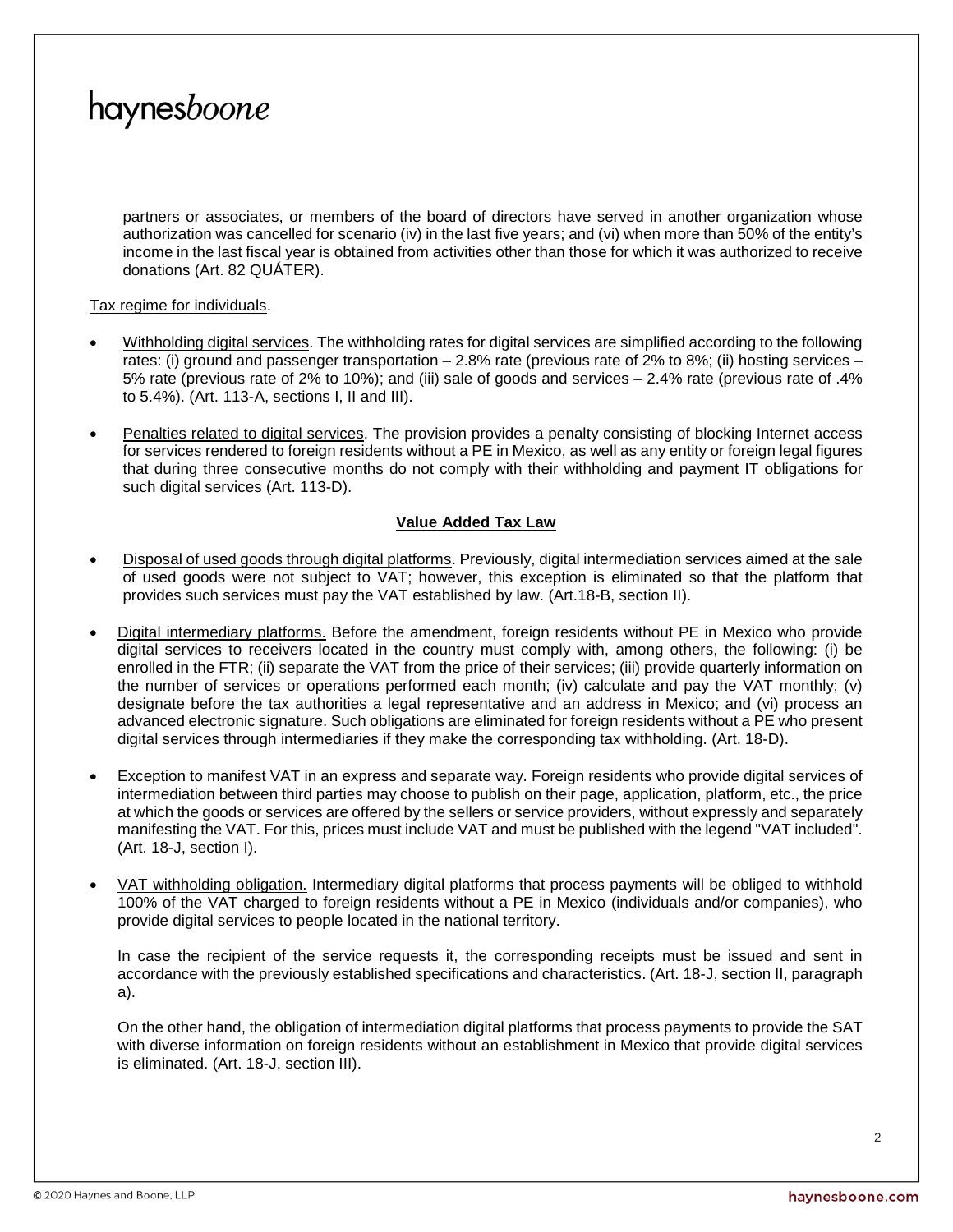• Penalties related to non-compliance. When foreign residents without a PE in Mexico who provide digital services to users located in the national territory incur in serious tax omissions such as (i) failure to register in the FTR, (ii) failure to designate a legal representative and address in Mexico, among others, the concessionaires of the public telecommunications network will be obliged to block Internet access to their services.

To this end, a procedure is established to be followed so that foreign residents comply with their tax obligations or clarify their tax situation and thus avoid the corresponding blockade.

In case of not undermining the facts or fulfilling the tax obligations in their charge, the concessionaires will be obliged to block Internet access of their services in the terms and manner set in the VATL. (Art. 18-H BIS, 18- H TER, 18-H QUATER and 18-H QUINTUS).

#### **Federal Tax Code**

- General anti-abuse rule. As to the anti-abuse rule, it is clarified that regardless of the tax consequences that may be granted to the legal acts of the taxpayers, the investigations and the criminal liability that may arise in relation to the commission of the crimes set forth in the CFF will be pursued. (Art. 5.-A).
- Sale with deferred payment. It is deemed a sale with deferred payment or in installments the issuance of CFDI with a generic FTR, even though if they are carried out with customers considered general public, and the price is deferred by more than 35% after the sixth month and the agreed term exceeds twelve months. (Art. 14).
- Sale in a spin-off. It is considered that there is a sale in a spin-off when, as a consequence of the total or partial transfer of assets, liabilities and capital, arises in the stockholders' equity of a company an amount that was not registered or recognized in any of the accounts of the stockholders' equity of the financial statement prepared, filed and approved in the general meeting that agreed the spin-off. (Art, 14-B).

When the foregoing occurs, the limit of the joint and several liability for the taxes triggered by the transfer of assets, liabilities and capital will not be applicable, nor for the taxes triggered before the spin-off. (Art. 26, section XII).

- Suspension / cancellation of digital seal certificates. Digital seal certificates are suspended when a taxpayer does not disprove the presumption of (i) being an issuer of tax receipts considered apocryphal and, (ii) improperly transmitting tax losses (Art. 17-H).
- Reimbursements. The application will be considered as not submitted when the taxpayer or domicile is not located and such situation will not be considered as a collection process that interrupts the prescription of the obligation to reimburse. (Art. 22)
- FTP data update. Before the amendment, taxpayers were required to provide information regarding identity, address and, in general, their tax status, as well as to provide an e-mail and a telephone number. The amendment specifies that such information must be provided in the FTR, and that taxpayers must register and keep their e-mail account and telephone number updated. (Article 27, paragraph b), section II).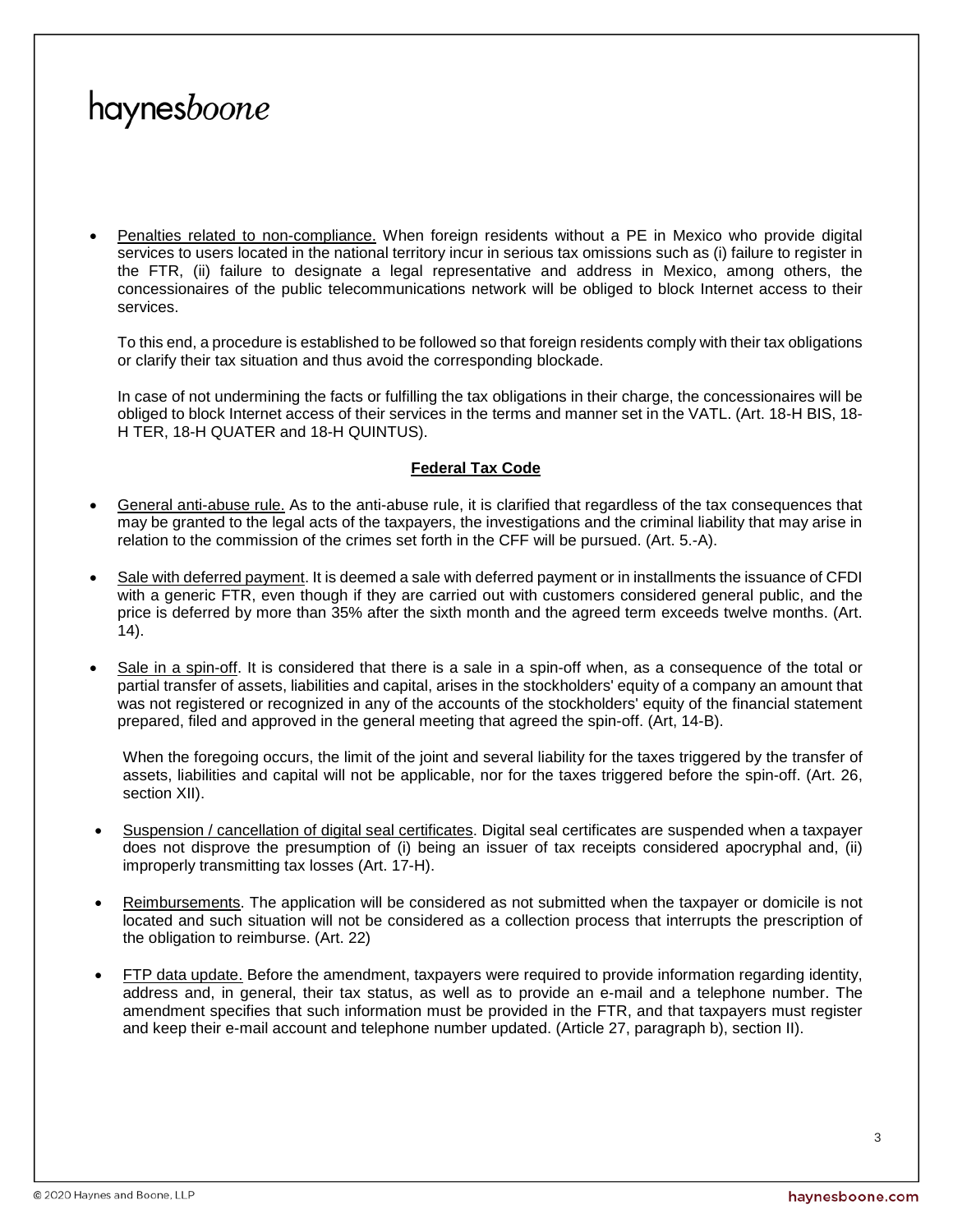- Official notice of the entities' partners and shareholders**.** Regarding the obligation that the companies have to present a notice of the partners or shareholders before the tax authorities, each time that any modification or incorporation is made with respect to them, it is clarified that the information that the authority requires must correspond to the one related with the members of the company that due to their nature, in essence, the functions, obligations and rights are similar to those of a partner or shareholder, regardless of the name with which they are designated or recognized by the legislation or bylaws under which they are constituted. (Art. 27, paragraph b), section VI).
- Suspension or reduction of tax obligations. The SAT shall have the power to suspend or reduce obligations that taxpayers have registered in the FTR when it determines that taxpayers have not carried out any type of activity in the last three previous fiscal years. (Article 27, paragraph c), section XII).
- FTR cancellation requirements. There are minimum requirements that taxpayers must fulfill to be able to cancel their FTR number, such as (i) not to be subject to the exercise of verification powers, (ii) not to have tax credits in charge, (iii) not to be in the lists of articles 69, 69-B and 69-B BIS.

In those cases in which the taxpayer is materially liquidated, but its number in the FTR is not yet cancelled due to the non-compliance of any obligation, the facility that such taxpayers do not have to comply with their formal periodic obligation is granted. (Article 27, paragraph d), section IX).

- Concept of operations with the public. The concept of transactions with the public is defined as those in which the FTR number of the recipient is not available (Art. 29-A, section IV).
- CFDI in partial or deferred payments. In the case of the obligation to issue the CFDI for the receipt of advanced or partial or deferred payments, it is specified that a receipt must be issued for each payment, regardless of whether it is previous or after the time in which the operation is performed. (Art. 29-A, section VII, paragraph b).
- Accounting records and supporting documentation. It is established the obligation to keep, for as long as the company or agreement in question subsists, all the information and documentation necessary to implement the agreements reached as a result of the dispute resolution procedures contained in the treaties to avoid double taxation, as well as the declarations of provisional payments and of the fiscal year, of federal contributions.

Likewise, reference is made to the supporting information and documentation necessary to prove the economic substance of the increases or decreases in the capital stock, as well as the distribution of dividends or profits, as part of the accounting to be kept.

In case of capital increases, the statements of account issued by the financial institutions or the corresponding appraisals should be kept, so that the authority is able to verify the materiality of the capital increase.

Finally, it includes the review of the balance of origin and the movements of the net tax profit account, the capital contribution account or any other tax or accounting account involved, in the years in which said balance is reduced by tax losses, dividends or profits are distributed, capital is reduced or capital remittances are reimbursed, for which taxpayers must have the documentation or information that accredits the mentioned operations. (Art. 30).